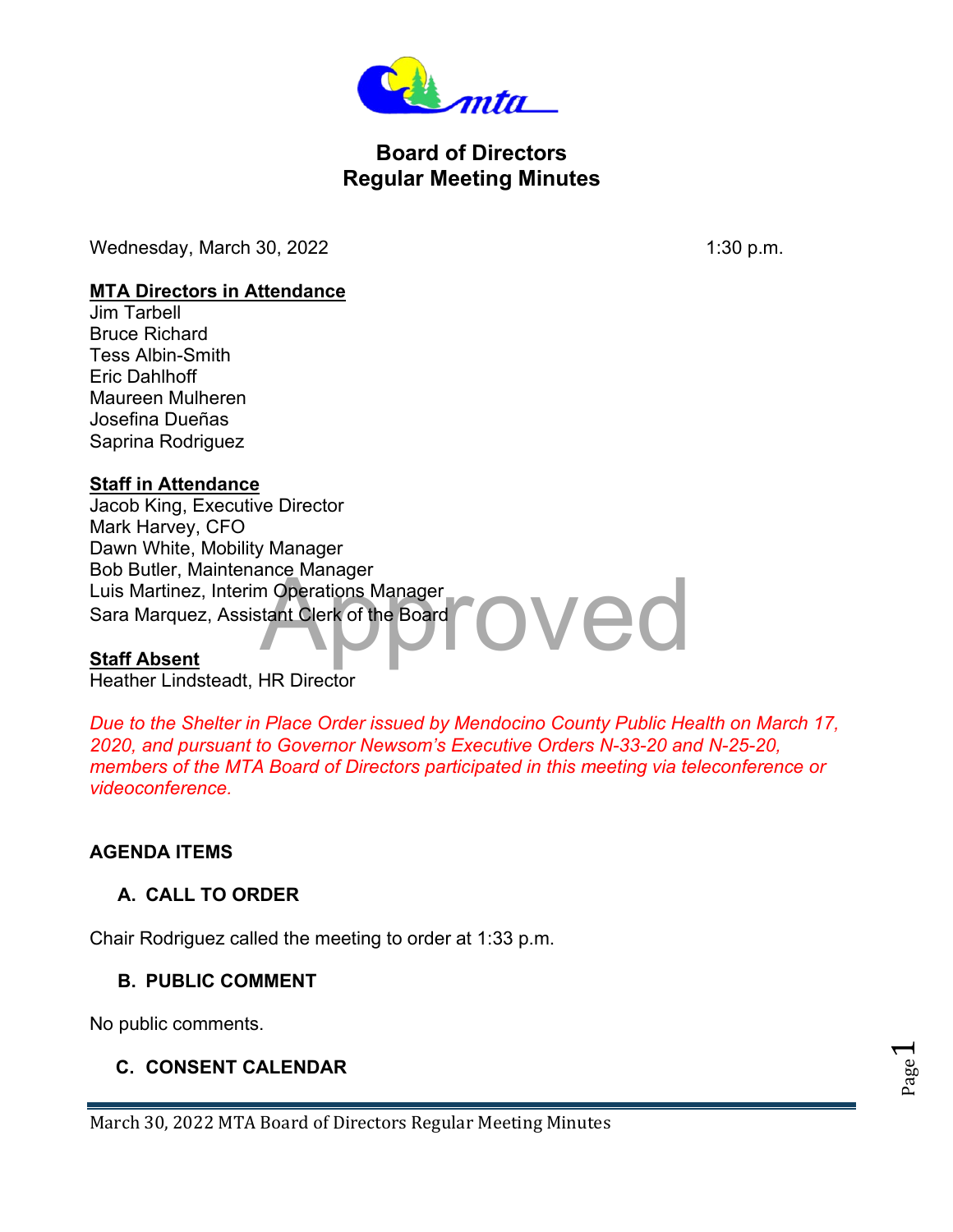- 1. Approval of Minutes of February 23 Regular Board Meeting
- 2. Approval of Minutes of March 23 Special Board Meeting
- 3. Approval of Minutes of March 25 Special Board Meeting
- 4. Acceptance of Service Performance Report
- 5. Acceptance of Financial Reports July 2021 through January 2022
- 6. Adoption of Resolution No. 2022‐07 Authorizing Remote Teleconference Meetings of the Board of Directors of Mendocino Transit Authority for the period of March 30, 2022, through April 27, 2022, Pursuant to Brown Act Provisions.
- 7. Surplus Vehicle Disposal

**Upon Motion** by Director **Albin-Smith** seconded by Director **Mulheren** the Board approved Consent Calendar items C.1 through C.7 by roll call vote. **AYES**: Tarbell, Richard, Dahlhoff, Mulheren, Albin-Smith, Dueñas, and Chairwoman Rodriguez **NOES**:0 **ABSTAIN**:0 **ABSENT**:  $\Omega$ 

## **D. ACTION & DISCUSSION**

- 1. Unmet Needs: none
- eds: none<br> **Approved Acceptance of 2020-2021 Draft Fi** 2. Discussion and Possible Acceptance of 2020-2021 Draft Fiscal & Compliance Audit/Single Audit

Mark Harvey, CFO explained that there are two separate audits. One is the regular 20-21 Draft Compliance audit and the other is the Single audit there were no current year observations the board only needs to approve them so that the draft can be removed.

3. **Upon Motion** by Director **Tarbell** seconded by Director **Albin-Smith** the Board Approved Resolution 2020-2021 Draft Fiscal & Compliance Audit/Single Audit by roll call vote. **AYES**: Tarbell, Richard, Dahlhoff, Mulheren, Albin-Smith, Dueñas, and Chairwoman Rodriguez **NOES**:0 **ABSTAIN**:0 **ABSENT**: 0

3. Discussion and Possible Adoption of Resolution 2022-08 Approving the PG&E and Mendocino Transit Authority's Ten-Year Agreement for PG&E's EV Fleet Program.

Director Richard recommended to review this contract with legal staff/ Counsel

**Upon Motion** by Director **Richard** seconded by Director **Dahlhoff** the Board approved the PG&E and Mendocino Transit Authority's Ten-Year Agreement for PG&E's EV Fleet Program by roll call vote. **AYES**: Tarbell, Richard, Dahlhoff, Mulheren, Albin-Smith, Dueñas, and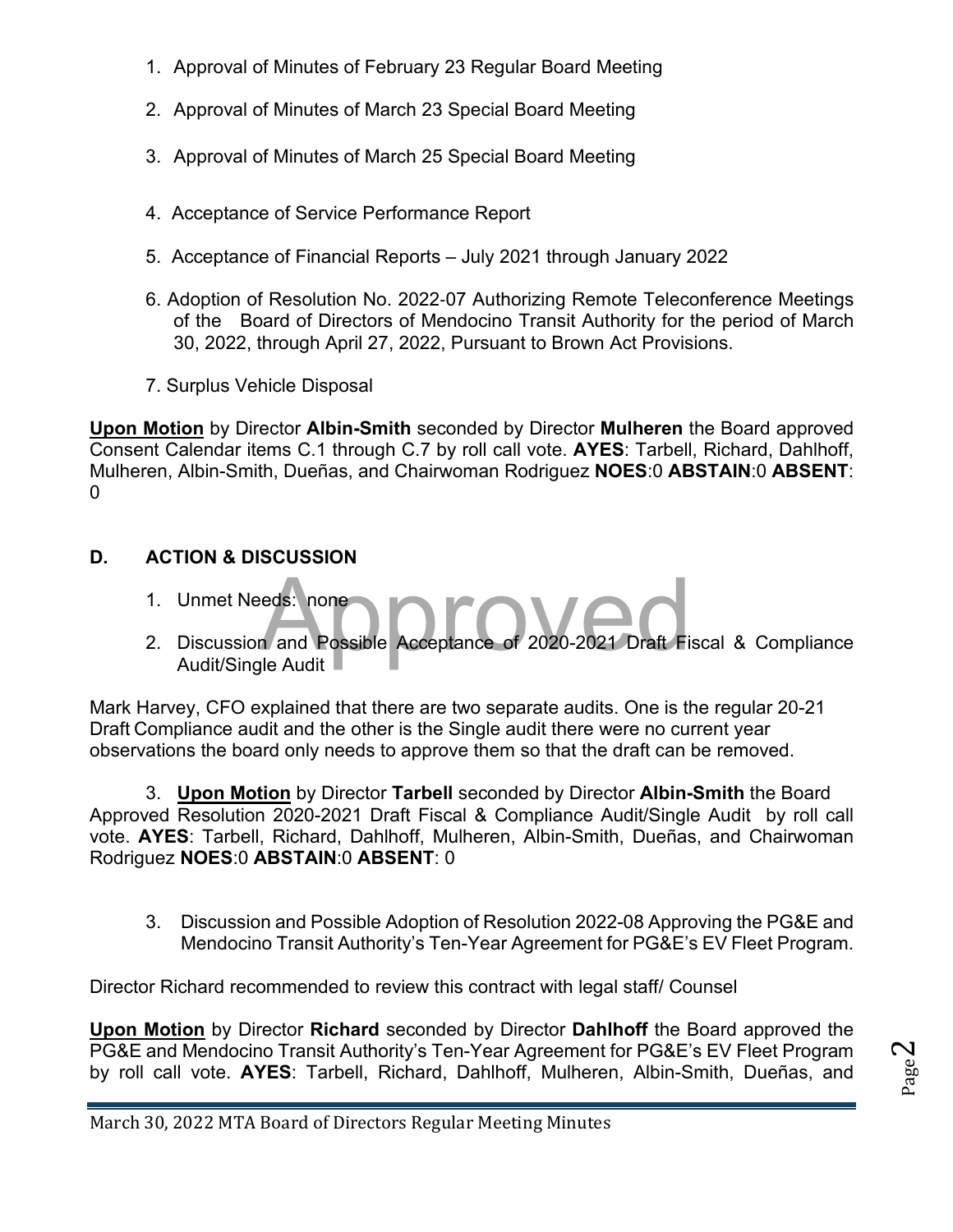4. Presentation, Discussion and Possible Adoption of Resolution 2022-09 For a Three-Year Contact between Carahsoft, Swiftly and Mendocino Transit Authority for CAD/AVL and GTFS Real Time for \$172,260.00

Hazel from Swiftly, presented to the Board the Realtime GTFS program which will provide transit customers in Northern California the ability to pay their fares through a contactless fare collection system and also provides real time information about when the bus will arrive at stops along with a number of operational tools. GTFS Realtime currently supports the following types of information:

- $\circ$  Trip updates delays, cancellations, changed routes
- $\circ$  Service alerts stop moved, unforeseen events affecting a station, route, or the entire network
- $\circ$  Vehicle positions information about the vehicles including location and congestion level

GTSF Real-Time will be launching Spring 2022, If MTA decides to contract with Cal-ITP, the costs will be reimbursable through the CARES funding.

For a Three-Year Contact between Carahsoft, Swi<br>CAD/AVL and GTFS Real Time for \$172,260.00 by r<br>ahlhoff, Mulheren, Albin-Smith, Dueñas, and Chai<br>ABSENT: 0 **Upon Motion** by Director **Albin-Smith** seconded by Director **Dahlhoff** the Board approved Resolution 2022-09 For a Three-Year Contact between Carahsoft, Swiftly and Mendocino Transit Authority for CAD/AVL and GTFS Real Time for \$172,260.00 by roll call vote. **AYES**: Tarbell, Richard, Dahlhoff, Mulheren, Albin-Smith, Dueñas, and Chairwoman Rodriguez **NOES**:0 **ABSTAIN**:0 **ABSENT**: 0

5.Discussion and Possible Adoption of Resolution 2022-10 Authorization for the Execution of the Certifications and Assurances and Authorized Agent Forms for the Low Carbon Transit Operations Program (LCTOP) for the following project(s): Purchase Zero Emission Cutaway Vehicle.

**Upon Motion** by Director **Dahlhoff** seconded by Director **Richard** the Board approved Execution of the Certifications and Assurances and Authorized Agent Forms for the Low Carbon Transit Operations Program (LCTOP) for the following project(s): Purchase Zero Emission Cutaway Vehicle by roll call vote. **AYES**: Tarbell, Richard, Dahlhoff, Mulheren, Albin-Smith, Dueñas, and Chairwoman Rodriguez **NOES**:0 **ABSTAIN**:0 **ABSENT**: 0

6. Presentation Discussion and Possible Approval of Resolution 2022-11 for Validator Contactless Payment Between Cal-ITP and Mendocino Transit Authority.

Executive Director King explained that MTA is looking for approval for this Validator program from Calitp and Caltrans Cares funding will cover for this cost of this project After the presentation and discussion, the board decided to bring this item back in April.

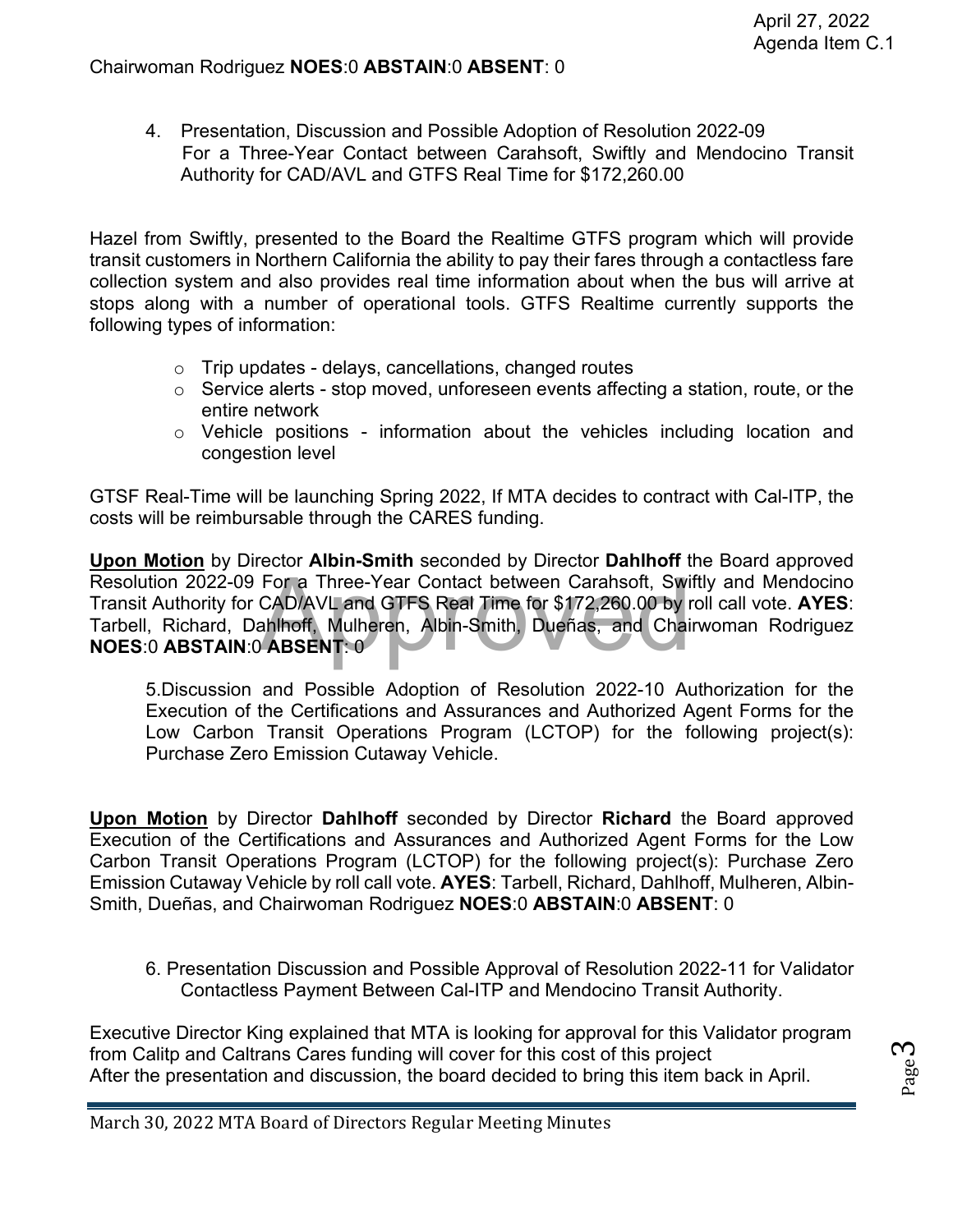7. Discussion and Possible Approval of Resolution 2022-12 Authorizing the Federal funding under FTA section 5311 (49 U.S.C. SECTION 5311) and/or 5339 (49 U.S.C. SECTION 5339) with California Department of Transportation

Executive director explained that now 5311, 5311f and 5339 is consolidated grant process for buses and facilities and Operations if the boards authorize this will authorize MTA will apply for both the 5311, 5311f and 5339.

**Upon Motion** by Director **Richard** seconded by Director **Tarbell** the Board approved Resolution 2022-12 Authorizing the Federal funding under FTA section 5311 (49 U.S.C. SECTION 5311) and/or 5339 (49 U.S.C. SECTION 5339) with California Department of Transportation by roll call vote. **AYES**: Tarbell, Richard, Dahlhoff, Mulheren, Albin-Smith, Dueñas, and Chairwoman Rodriguez **NOES**:0 **ABSTAIN**:0 **ABSENT**: 0

8. Approval of Special Event: Point Arena Special Event Fringe Festival

Director Dahlhoff requested bus shuttle for the Fringe Festival that will occur on April 23<sup>rd</sup> in Point Arena from the Lighthouse to the pier back and forth, the event will be from 11am to 6pm and the trip will take like around 30-45 minutes each way.

ent Fringe Festival by roll call vote. AYES:<br>Albin-Smith, Dueñas, and Chairwoman Rodriguez N **Upon Motion** by Director **Dahlhoff** seconded by Director **Tarbell** the Board approved Point Arena Special Event Fringe Festival by roll call vote. **AYES**: Tarbell, Richard, Dahlhoff, Mulheren, Albin-Smith, Dueñas, and Chairwoman Rodriguez **NOES**:0 **ABSTAIN**:0 **ABSENT**: 0

### **E. DIRECTOR AND MANAGEMENT REPORTS**

### **1. Matters from Management**

**Maintenance Manager Bob Butler** reported that he is having a meeting with PG & E in Ukiah about the electric bus charging system. He also reported that he has a day set for the next 3 buses that we have purchase orders out and it will be in 2023.

On the other hand, the electric buses have been successfully operating for over 2 weeks in Willits and been getting good feedback from the public.

**Luis Martinez Operations Manager** reported that he has been working on restoring the routes in Ukiah and Fort Bragg and the new service to The Woods in Fort Bragg to make connections with Route 75.

**Jacob King, Executive Director,** reported that he applied for LCTOP and currently working with Mark Harvey, CFO on the budget and claim to MCOG.

**Mark Harvey, CFO** reported that he will be working to Executive Director Jacob King on the budget.



March 30, 2022 MTA Board of Directors Regular Meeting Minutes